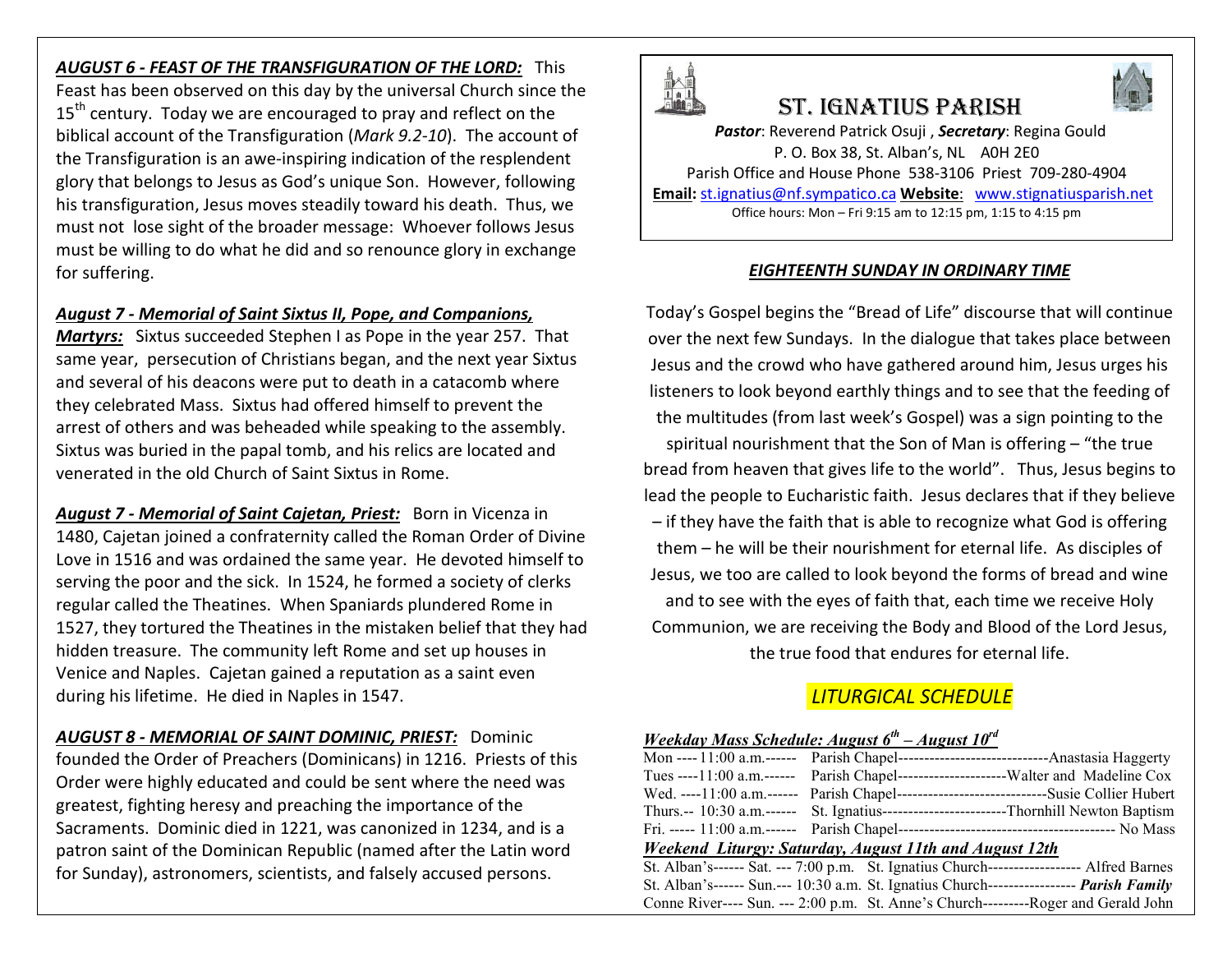# MInIStrIeS' Schedule for Weekend MaSSeS

| <b>DATE</b> | <b>Sacrist</b> | <b>Readers</b> | <b>Collectors</b>       | <b>Communion</b>       | Altar          | <b>Music</b>    |
|-------------|----------------|----------------|-------------------------|------------------------|----------------|-----------------|
|             | ans            |                |                         | <b>Minister</b>        | <b>Servers</b> |                 |
| Aug         | Mary S,.       | Ann Benoit     | Elizabeth Murphy        | Ann Benoit             | Christine H    | Julie Ann       |
| 4           | Patsy          | Audrey         | Gerard Smith            |                        | Mary O.        | Christine       |
|             |                | Davis          | <b>Christine Howse</b>  |                        |                |                 |
| Aug         | Mary O.        | Joanne         | Perry Cox               | Mary Organ             | Anthony        | Mary O          |
| 5           |                | Farrell        | <b>Helena Thornhill</b> |                        | George         | <b>Tracey P</b> |
|             |                |                | Necia Dollimont         |                        |                |                 |
| Aug         |                | Pat Pittman    | Elizabeth Murphy        | <b>Christine Howse</b> | Jenny          |                 |
| 11          | Mary O         |                | Gerard Smith            |                        | Mary W         | Folk            |
|             |                |                | <b>Christine Howse</b>  |                        |                | Group           |
| Aug         | Jenny          |                | Perry Cox               | Valerie Hoskins        | Jean Gould     |                 |
| 12          | Maggie         | Mary Organ     | <b>Helena Thornhill</b> |                        | Mary S         | Folk            |
|             |                |                | <b>Necia Dollimont</b>  |                        |                | Group           |

#### *Weekly Parish Revenue*

| St. Ignatius Church:-------- \$947.00       | St. Anne's Church:------- \$189.50    |  |
|---------------------------------------------|---------------------------------------|--|
| Chase The Ace Proceeds: \$377.50            | Marriage Stipend:----------\$200.00   |  |
| Dues-------------------------------\$116.50 | Funeral Stipend:-------------\$400.00 |  |
| St.Anne's Day:---------------\$472.00       | Mass Stipends: ------------- \$5.00   |  |

# **Chase The Ace:** *JACKPOT is \$ 3450.00 + 30% of sales*.

Held at the RC Legion , St. Alban's on Friday evenings at 7:00 pm. Fundraiser open to all persons 19 years and older. Tickets are \$5.00 each.

# *A SPECIAL THANK YOU:*

*Father John Agim, it has been a privilege having you around here in our Christian community. Your services and help were truly appreciated by our parishioners. We bid you farewll and wish you the best in your Priestly Ministry.*

#### *FAMILY FUN DAY*

St. Ignatius Parish and Knights of Columbus will be holding their Annual Family Fun Day on Sunday August  $5<sup>th</sup>$ . The event will be taking place on the parish residence lawn from *2:00 p.m. - 4:00 p.m.* There will be barbecue hotdogs, drinks, music, ice cream, Carnival Funny Photo, Royal Dunk Tank, (bring along a towel to dry yourself ) and face painting. All games, food and beverages are free!!! There will be prizes for the children!!!Feel free to bring a lawn chair or a blanket. *EVERYTHING FREE*. Everyone welcome! If it rains the event will take place the following Sunday, Aug 12/18



# **WELCOME VISTORS**

On behalf of Father Patrick Osuji, Father John Agim and the parishioners of St. Ignatius Parish.

We are glad that you are with us today. It is our hope that you experience the love of Christ today and His presence during our worship.

"Where two or three come together in my name, There I am with them." Matt 18:20

**Home visits:** Father Patrick is available to those who wish to receive Holy Communion in their home. Please contact the Parish office for arrangements 538-3106.

**Baptisms:** Please contact the Parish office during the months of pregnancy ( if possible ) to arrange for Baptism Preparation. Baptisms are celebrated upon request after Baptism Preparation has been completed.